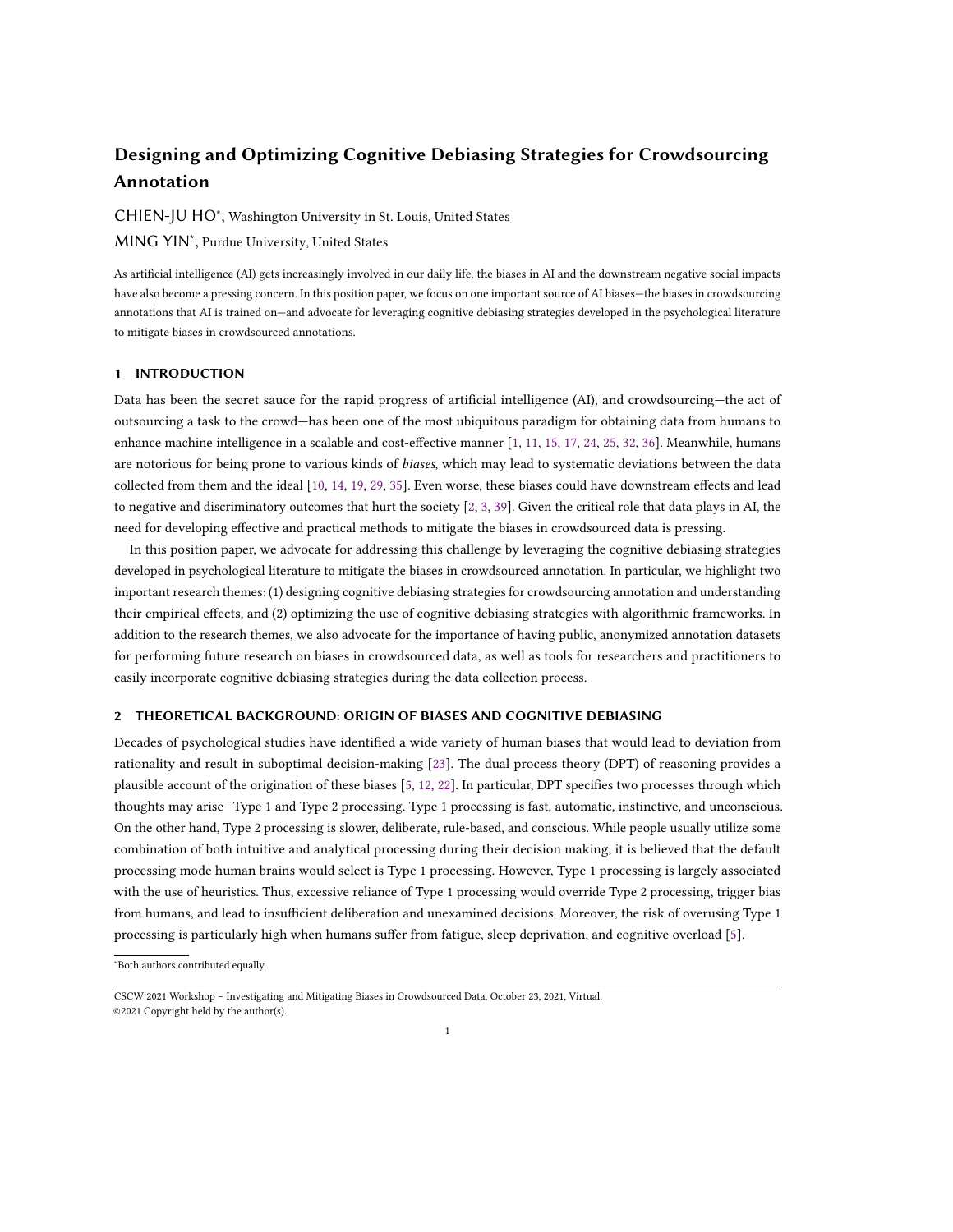Based on DPT, a premise for "debiasing" is to enable people to decouple from their own automatic responses in decision-making that are resulted from Type 1 processing. In other words, the key to mitigate human biases is to have people actively engage in Type 2 processing and override Type 1 processing as needed. Addressing this key requirement, the concept of "cognitive debiasing" [\[33,](#page-4-4) [38\]](#page-4-5) is proposed in the clinical and forensic domains. A variety of congitive debiasing strategies have been proposed and evaluated, including raising people's awareness of bias and motivating people to correct bias, enabling people to use situational cues to recognize the need of debiasing, instructing people to inhibit heuristic responses and analyze alternative solutions, etc [\[4,](#page-3-16) [5,](#page-3-13) [13,](#page-3-17) [20,](#page-3-18) [21,](#page-3-19) [28,](#page-3-20) [31,](#page-4-6) [34\]](#page-4-7).

#### 3 DESIGNING COGNITIVE DEBIASING STRATEGIES FOR CROWDSOURCING ANNOTATION

As a first step towards mitigating biases in crowdsourced data, established cognitive debiasing strategies can be adapted into the crowdsourcing contexts so that their effectiveness can be empirically evaluated. Based on when these strategies will be applied during a data annotator's annotating process, a design space can be defined as the following:

- Pre-annotation debiasing: Debiasing elements can be designed before an annotator starts the annotating process. These elements could serve two main goals: First, increase annotators' awareness of the existence and risks of their own biases, and promote their initiation in combating these biases (e.g., [\[19\]](#page-3-8)). Second, help annotators to establish a physical and mental condition that is less vulnerable to biases (e.g., via short breaks and meditation [\[16,](#page-3-21) [27\]](#page-3-22)).
- In-annotation debiasing: Debiasing elements can be designed to influence the annotators while they are determining the annotation. The main goal of these elements is to nudge annotators to consciously adopt Type 2 processing by, for example, formalizing their thinking process (e.g., as a checklist of actions or if-then rules) and grounding their annotations on sound data [\[26,](#page-3-23) [30\]](#page-3-24).
- Post-annotation debiasing: Finally, debiasing elements can be designed after the annotator provides an annotation in a task to help annotators reflect upon and critique their own annotations. These interventions aim to both enable annotators to identify any potential biases that they have been subject to in their annotations, and allow annotators to re-examine their annotations comprehensively and systematically (e.g., via examinations of competing hypothesis, feedback, interactions between annotators, etc. [\[8,](#page-3-25) [9,](#page-3-26) [36\]](#page-4-1)).

We highlight a few steps to take in order to establish a comprehensive understanding of the effectiveness of various debiasing strategies on reducing biases in the crowdsourced annotations: (1) identify a few "model annotation tasks," i.e., tasks that we are aware of that annotators tend to suffer from different kinds of biases; (2) for each model task, explore how to operationalize each element in the design space of debiasing strategies into its specific context; (3) conduct randomized controlled experiments on crowdsourcing platforms to understand the empirical effects of various combinations of debiasing strategies for each of the model tasks. We note that in the empirical evaluations, not only the "benefits" brought by the debiasing strategies (e.g., reduction in data bias) should be measured, but also the potential "cost," such as the change on annotation expense, annotation time, and annotator burnout. The collection of these information will serve as the foundation for optimally controlling the use of cognitive debiasing strategies in crowdsourcing data collection. We also advocate for sharing the datasets of human annotations that are collected through these empirical evaluations to allow the research community to perform further research on analyzing biases in these annotations.

# 4 OPTIMIZING COGNITIVE DEBIASING STRATEGIES FOR CROWDSOURCING ANNOTATION

With the understanding of the effects of cognitive debiasing strategies for crowdsourced data, the natural next question is how to optimally decide when and which strategies to use. To address this question, we lay out a general framework for optimizing cognitive debiasing strategies for crowdsourced data and identify specific challenges that need to be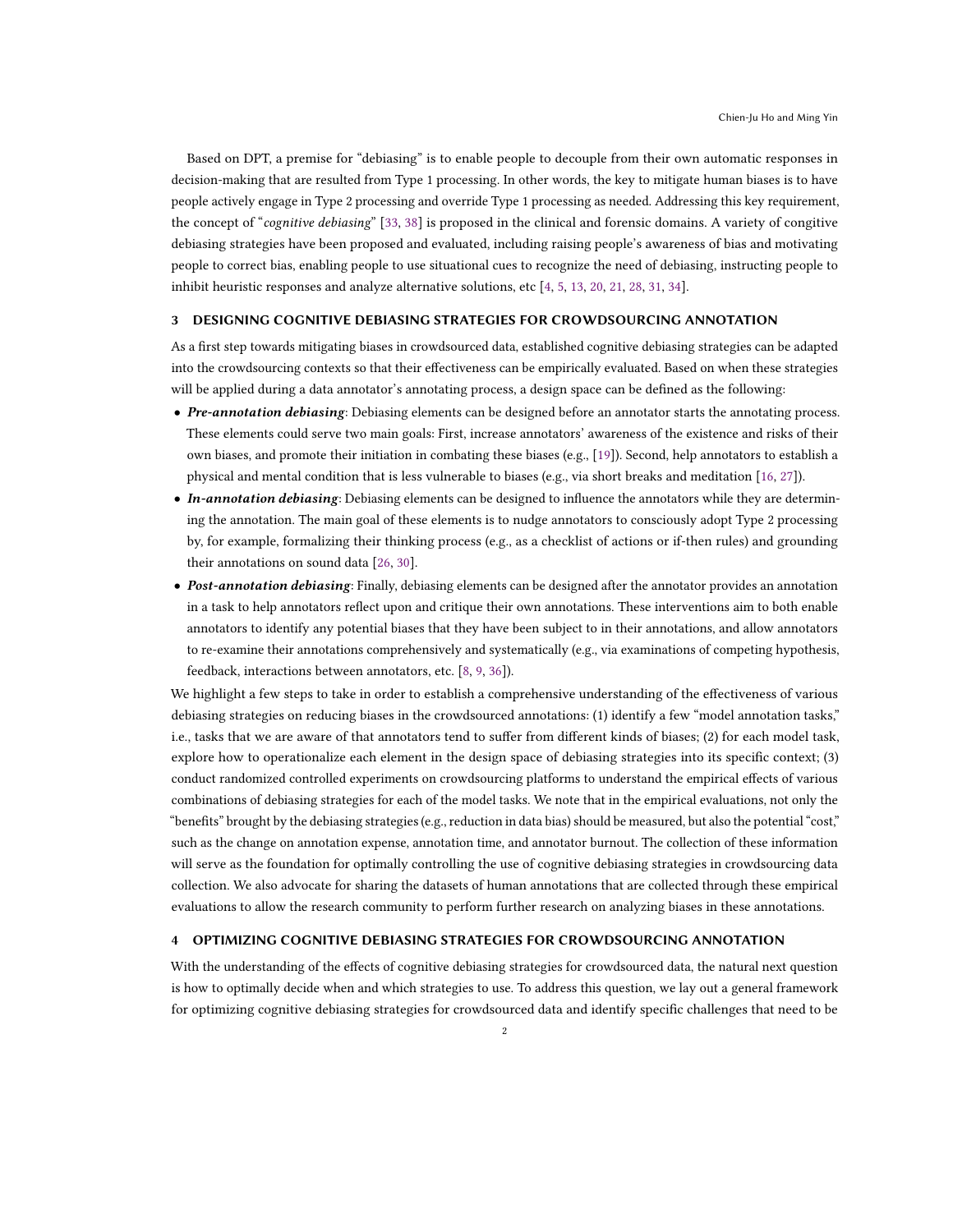Designing and Optimizing Cognitive Debiasing Strategies for Crowdsourcing Annotation

addressed. Formally, let  $d_t \in D$  be the parameters of debiasing strategies deployed at time  $t$  (e.g.,  $d_t$  could specify the type of the debiasing strategy, the parameters of the strategy, etc),  $S(d_t)$  be the set of data collected with this strategy (which could be a set of answers from workers), and  $c(d_t)$  be the cost of deploying this strategy. The requester has a budget B and time T to make decisions. Let  $L({S(d_t)}_{t=1...T})$  be the loss the requester suffers from data  ${S(d_1),...,S(d_T)}$ , collected with debiasing strategies  $\{d_1, \ldots, d_T\}$ . The goal of the requester can be formulated as the following constrained optimization problem.

$$
\text{minimize }_{d_1,\dots,d_T} L(\{S(d_t)\}_{t=1\dots,T}) \text{ subject to } \sum_{t=1}^T c(d_t) \leq B \tag{1}
$$

We identify the following challenges in optimizing biasing strategies for mitigating biases in crowdsourced data.

- Aggregate data collected with cognitive debiasing strategies: The loss function in the optimization objective often depends on the ground truth of annotations, which are not known a priori. One approach is to leverage the techniques in truth discovery [\[6,](#page-3-27) [7,](#page-3-28) [18,](#page-3-29) [37,](#page-4-8) [40\]](#page-4-9) to simultaneously infer the ground truth of annotations and the biases associated with the process from the collected data. To achieve this, in the literature, it is often assumed that data is independently drawn from some distribution characterized by given generative models. However, when we deploy debiasing strategies, we might alter the generative model and might even break the independence assumption. Therefore, to address the optimization problem, it is important to develop novel algorithms for aggregating data collected with debiasing strategies.
- Design online optimization algorithms: In practice, the requester often needs to decide whether and when to deploy debiasing strategies without having full access to the parameters in the optimization problem (e.g., the ground truths of labeling tasks are not known in advance). To approach this question, the requester needs to adaptively update the estimate of those parameters and make online decisions to optimize the overall loss. Therefore, developing online algorithms that can simultaneously optimize the objective and infer the latent parameters are important for solving this optimization problem.
- Determine the objective of the optimization with participatory design: There are various bias definitions, which are known to be incompatible with each other. In our optimization problem for bias mitigation, how should we decide on the optimization objective? Given the social-sensitive nature, we believe it is important to include relevant stakeholders in the loop to shape the objective of the problem. Therefore, developing participatory design approaches to elicit and aggregate stakeholders' opinions in problem formulation is essential for this line of research.
- Develop tools for requesters to deploy the debiasing strategies: In order to maximize the outreach of the research outcomes, we need to make the research results easily applicable by requesters. Therefore, we argue developing easy-to-use tools for requesters to incorporate the debiasing strategies and the optimization algorithms during crowdsourced data collection is critical to maximize the impacts for this line of research.

## 5 CONCLUSION

In this position paper, we advocate to leverage cognitive debiasing strategies developed in psychological literature to mitigate biases in crowdsourced annotation. We highlight two important research themes on the design and optimization debiasing strategies. In particular, we highlight a few steps to take in order to establish a comprehensive understanding of the effectiveness of various debiasing strategies. We also layout an algorithmic framework for optimizing debiasing strategies and identify the technical challenges.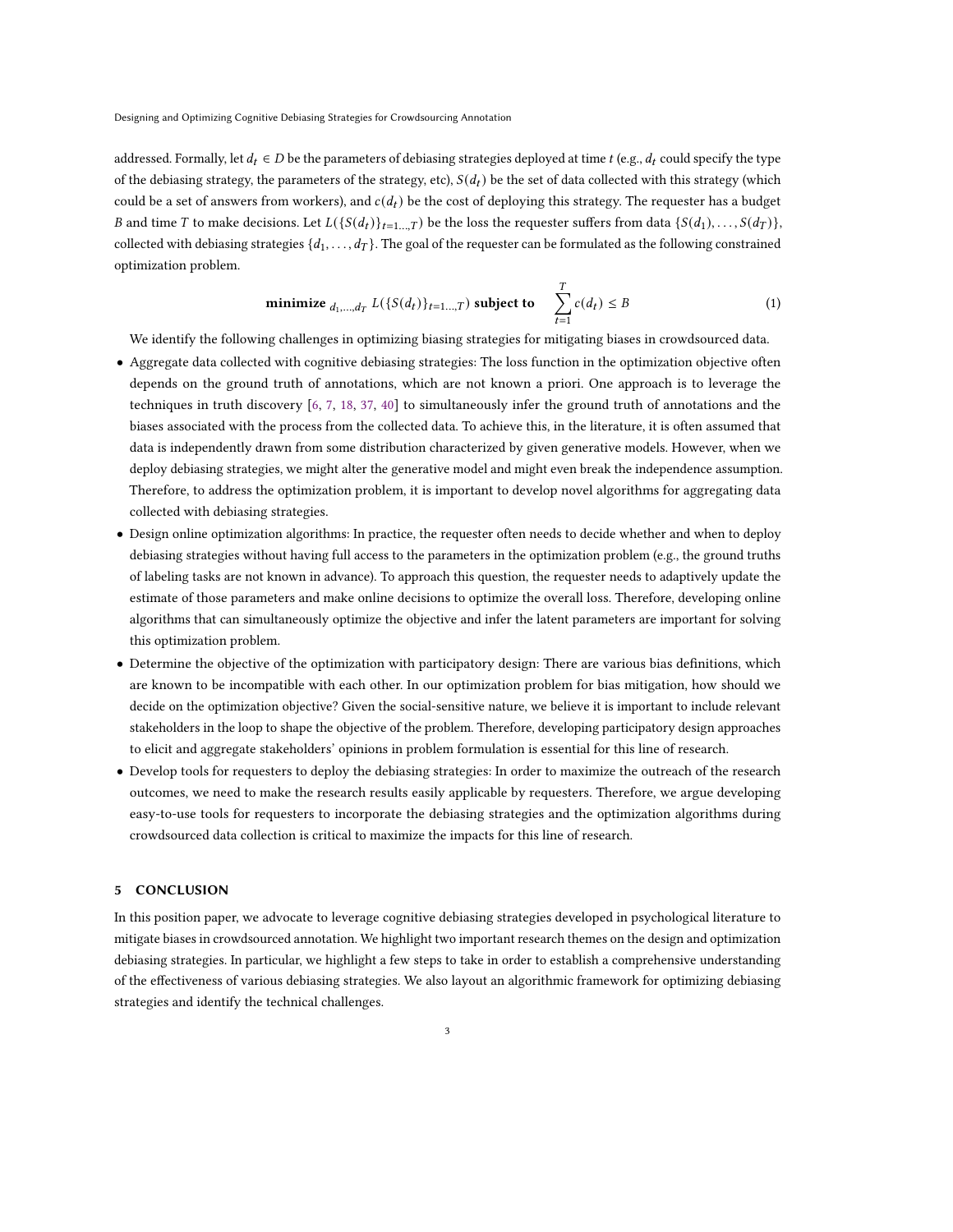#### REFERENCES

- <span id="page-3-0"></span>[1] Omar Alonso and Stefano Mizzaro. 2012. Using crowdsourcing for TREC relevance assessment. Information processing & management 48, 6 (2012), 1053–1066.
- <span id="page-3-10"></span>[2] Tolga Bolukbasi, Kai-Wei Chang, James Y Zou, Venkatesh Saligrama, and Adam T Kalai. 2016. Man is to computer programmer as woman is to homemaker? debiasing word embeddings. In Advances in neural information processing systems. 4349-4357.
- <span id="page-3-11"></span>[3] Aylin Caliskan, Joanna J Bryson, and Arvind Narayanan. 2017. Semantics derived automatically from language corpora contain human-like biases. Science 356, 6334 (2017), 183–186.
- <span id="page-3-16"></span><span id="page-3-13"></span>[4] Pat Croskerry. 2003. Cognitive forcing strategies in clinical decisionmaking. Annals of emergency medicine 41, 1 (2003), 110–120.
- [5] Pat Croskerry, Geeta Singhal, and Sílvia Mamede. 2013. Cognitive debiasing 1: origins of bias and theory of debiasing. BMJ quality & safety 22, Suppl 2 (2013), ii58–ii64.
- <span id="page-3-27"></span>[6] A. P. Dawid and A. M. Skene. 1979. Maximum likeihood estimation of observer error-rates using the EM algorithm. Applied Statistics 28 (1979), 20–28.
- <span id="page-3-28"></span>[7] Arthur P. Dempster, Nan M. Laird, and Donald B. Rubin. 1977. Maximum likelihood from incomplete data via the EM algorithm. Journal of the Royal Statistical Society: Series B 39 (1977), 1–38.
- <span id="page-3-25"></span>[8] Ryan Drapeau, Lydia B. Chilton, Jonathan Bragg, and Daniel S. Weld. 2016. MicroTalk: Using Argumentation to Improve Crowdsourcing Accuracy. In Fourth AAAI Conference on Human Computation and Crowdsourcing (HCOMP).
- <span id="page-3-26"></span>[9] Xiaoni Duan, Chien-Ju Ho, and Ming Yin. 2020. Does Exposure to Diverse Perspectives Mitigate Biases in Crowdwork? An Explorative Study. In Proceedings of the AAAI Conference on Human Computation and Crowdsourcing, Vol. 8. 155–158.
- <span id="page-3-6"></span>[10] Carsten Eickhoff. 2018. Cognitive biases in crowdsourcing. In Proceedings of the Eleventh ACM International Conference on Web Search and Data Mining. ACM, 162–170.
- <span id="page-3-1"></span>[11] Maxine Eskenazi, Gina-Anne Levow, Helen Meng, Gabriel Parent, and David Suendermann. 2013. Crowdsourcing for speech processing: Applications to data collection, transcription and assessment. John Wiley & Sons.
- <span id="page-3-14"></span>[12] Jonathan St BT Evans and Keith Ed Frankish. 2009. In two minds: Dual processes and beyond. Oxford University Press.
- <span id="page-3-17"></span>[13] Rebecca Jean Featherston, Aron Shlonsky, Courtney Lewis, My-Linh Luong, Laura E Downie, Adam P Vogel, Catherine Granger, Bridget Hamilton, and Karyn Galvin. 2019. Interventions to mitigate bias in social work decision-making: A systematic review. Research on Social Work Practice 29, 7 (2019), 741–752.
- <span id="page-3-7"></span>[14] Meric Altug Gemalmaz and Ming Yin. 2021. Accounting for Confirmation Bias in Crowdsourced Label Aggregation. In Proceedings of the 30th International Joint Conference on Artificial Intelligence (IJCAI).
- <span id="page-3-2"></span>[15] Yvette Graham, Timothy Baldwin, Alistair Moffat, and Justin Zobel. 2017. Can machine translation systems be evaluated by the crowd alone. Natural Language Engineering 23, 1 (2017), 3–30.
- <span id="page-3-21"></span>[16] Andrew C Hafenbrack, Zoe Kinias, and Sigal G Barsade. 2014. Debiasing the mind through meditation: Mindfulness and the sunk-cost bias. Psychological science 25, 2 (2014), 369–376.
- <span id="page-3-3"></span>[17] Chien-Ju Ho, Rafael Frongillo, and Yiling Chen. 2016. Eliciting categorical data for optimal aggregation. In Proceedings of the 30th International Conference on Neural Information Processing Systems. 2450–2458.
- <span id="page-3-29"></span>[18] Chien-Ju Ho, Shahin Jabbari, and Jennifer Wortman Vaughan. 2013. Adaptive Task Assignment for Crowdsourced Classification. In The 30th International Conference on Machine Learning (ICML).
- <span id="page-3-8"></span>[19] Christoph Hube, Besnik Fetahu, and Ujwal Gadiraju. 2019. Understanding and mitigating worker biases in the crowdsourced collection of subjective judgments. In Proceedings of the 2019 CHI Conference on Human Factors in Computing Systems. ACM, 407.
- <span id="page-3-19"></span><span id="page-3-18"></span>[20] Milos Jenicek. 2010. Medical error and harm: Understanding, prevention, and control. CRC Press.
- [21] Melissa M Jenkins and Eric A Youngstrom. 2016. A randomized controlled trial of cognitive debiasing improves assessment and treatment selection for pediatric bipolar disorder. Journal of consulting and clinical psychology 84, 4 (2016), 323.
- <span id="page-3-15"></span>[22] Daniel Kahneman. 2011. Thinking, fast and slow. Macmillan.
- <span id="page-3-12"></span>[23] Daniel Kahneman, Stewart Paul Slovic, Paul Slovic, and Amos Tversky. 1982. Judgment under uncertainty: Heuristics and biases. Cambridge university press.
- <span id="page-3-4"></span>[24] Matthew Lease and Emine Yilmaz. 2012. Crowdsourcing for information retrieval. In ACM SIGIR Forum, Vol. 45. ACM, 66–75.
- <span id="page-3-5"></span>[25] Jin Ha Lee. 2010. Crowdsourcing Music Similarity Judgments using Mechanical Turk.. In ISMIR. 183–188.
- <span id="page-3-23"></span>[26] Joseph J Lockhart and Saty Satya-Murti. 2017. Diagnosing crime and diagnosing disease: bias reduction strategies in the forensic and clinical sciences. Journal of forensic sciences 62, 6 (2017), 1534–1541.
- <span id="page-3-22"></span>[27] Adam Lueke and Bryan Gibson. 2015. Mindfulness meditation reduces implicit age and race bias: The role of reduced automaticity of responding. Social Psychological and Personality Science 6, 3 (2015), 284–291.
- <span id="page-3-20"></span>[28] Tess Neal and Stanley L Brodsky. 2016. Forensic psychologists' perceptions of bias and potential correction strategies in forensic mental health evaluations. Psychology, Public Policy, and Law 22, 1 (2016), 58.
- <span id="page-3-9"></span>[29] Jahna Otterbacher, Pınar Barlas, Styliani Kleanthous, and Kyriakos Kyriakou. 2019. How Do We Talk about Other People? Group (Un) Fairness in Natural Language Image Descriptions. In Proceedings of the AAAI Conference on Human Computation and Crowdsourcing, Vol. 7. 106–114.
- <span id="page-3-24"></span>[30] Dennis Rosen. 2010. The checklist manifesto: How to get things right. JAMA 303, 7 (2010), 670–673.